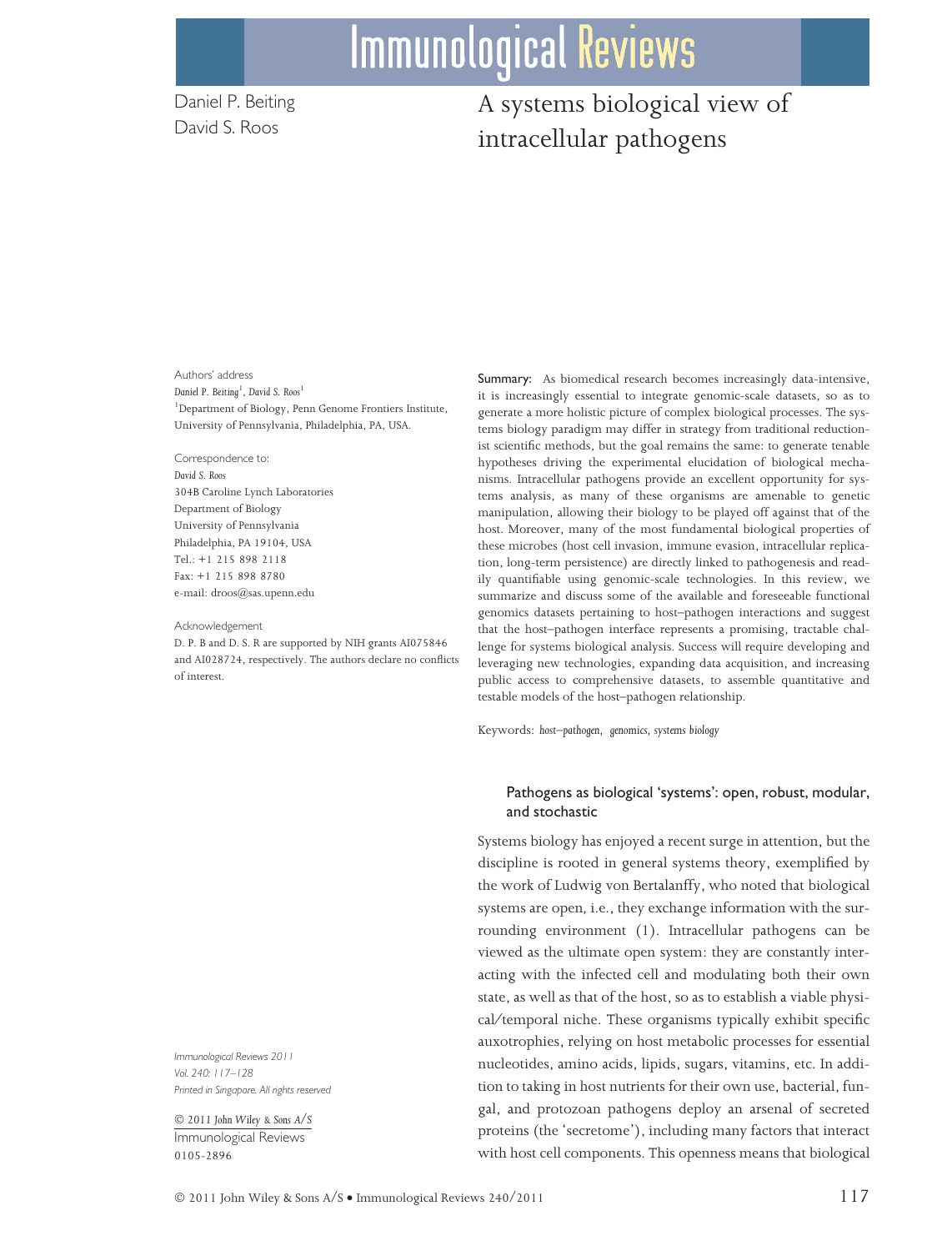systems cannot simply be described as the sum of their parts (a characteristic termed 'emergence' by Bertalanffy).

The survival of both pathogens and their host cells depends on the ability to buffer extreme environmental perturbation, permitting comparable biological outcomes to emerge even in the face of differing genetic backgrounds and environmental conditions (the phenomenon of convergence, which Bertalanffy called 'equifinality'). Yet, pathogens and host cells must also remain sensitive to bone fide cues warranting a change in behavior. This robust quality of biological systems is achieved through a combination of functional redundancy and feedback regulation (both positive and negative). Bacterial chemotaxis provides a classic example of robust behavior, responding to relative rather than absolute levels of soluble signal, using methylation-mediated chemokine receptor desensitization to maintain constant steady-state movement over many orders of magnitude in stimulus concentration (2, 3). Disrupting the robustness of regulatory responses can have a dramatic impact on cell signaling (4, 5), gene transcription (6, 7) and organismal phenotype (8, 9), and may constitute an important mechanism for tipping the scales in favor of the pathogen versus the host.

Cellular processes are rarely dictated by single genes acting in isolation. More commonly, they are governed by functional modules defined by the association of coordinately expressed genes (and protein–protein, protein–DNA complexes, etc.). In an elegant experimental demonstration of modularity, Geut et al. (10) combined three bacterial transcriptional regulators with five promoters (each responsive to one of the three regulators) in various permutations and combinations, generating a library of >100 promoter-gene combinations. The resulting networks of elements previously thought to be well understood exhibit a striking diversity of signal output. Similar complexity is evident in other examples of host–pathogen interactions such as cell invasion and tissue specificity, where specific interactions of encapsidated viruses with specific host receptors (11) are replaced by a diversity of interacting receptors and ligands for bacterial and eukaryotic pathogens (12, 13). The networks of genes and functional interactions underlying basic biological properties of pathogens (i.e. interactions with infected cells) are not well understood, in part because of their complexity, and in part because we lack the statistical/computational and biochemical/biophysical/genetic/cell biological tools required to assess the relative contributions of multiple, redundant, low-specificity pathways, involving contributions from both the host and the pathogen.

Despite their robust nature, biological pathways often exhibit a considerable degree of cell-to-cell variation or

stochasticity. The processes that govern cell behavior, such as transcription and translation, are inherently noisy, due to the low copy number of molecules involved (transcription factors, coactivators, etc.), the unpredictability of when components will come together to perform a function (14), unequal partitioning of components during cell division (15), and other factors. The end result of this noise is that a single cell can give rise to a population exhibiting heterogeneous properties (16), as has been known for decades from studies on the development of spontaneous resistance to bacteriophage infection in Escherichia coli (17). Recent observations at single cell and single molecule resolution have shown that stochasticity can have a profound impact on organismal biology, including microbial persistence and pathogenicity in the face of selective pressure from drug treatment or host immune responses. Using microfluidic channels to track bacterial replication at single cell resolution during antibiotic treatment demonstrates that those bacteria that happen to be growing most slowly in a population prior to drug treatment (the tail of the curve) are also those that persist after drug treatment (18). Further studies have used an inducible fluorescent reporter to track the fate of individual Salmonella for up to 10 generations during in vitro or in vivo infection (19, 20), revealing that a sub-population of bacteria rapidly enter a non-dividing dormant state and remain viable. The development of chronic infections resistant to innate and adaptive immune defenses is a defining feature of Mycobacterium tuberculosis, Chlamydia trachomatis, Toxoplasma gondii, Plasmodium vivax, Trypanosoma cruzi, and numerous other pathogens; stochasticity may play an important role in determining which pathogens are cleared, and which persist over the long-term.

#### Expression profiling of intracellular pathogens

Systems approaches require a wealth of data, integrating information on genetic diversity, gene regulation, transcript abundance, protein synthesis and turnover, metabolite levels, etc. Recent years have seen a surge in the availability of such datasets, generated on various platforms, and this flood in information will undoubtedly grow, with the advent of new sequencing technologies (21), improvements in quantitative label-free proteomics (22, 23), and the rise of metabolomic analysis (24) and other approaches. Complete genome sequence and gene expression profiling data – often from multiple isolates – are available for all of the pathogens discussed in this issue, in many cases including both axenic (free-living) organisms and isolates obtained during the course of in vitro and/or in vivo infection.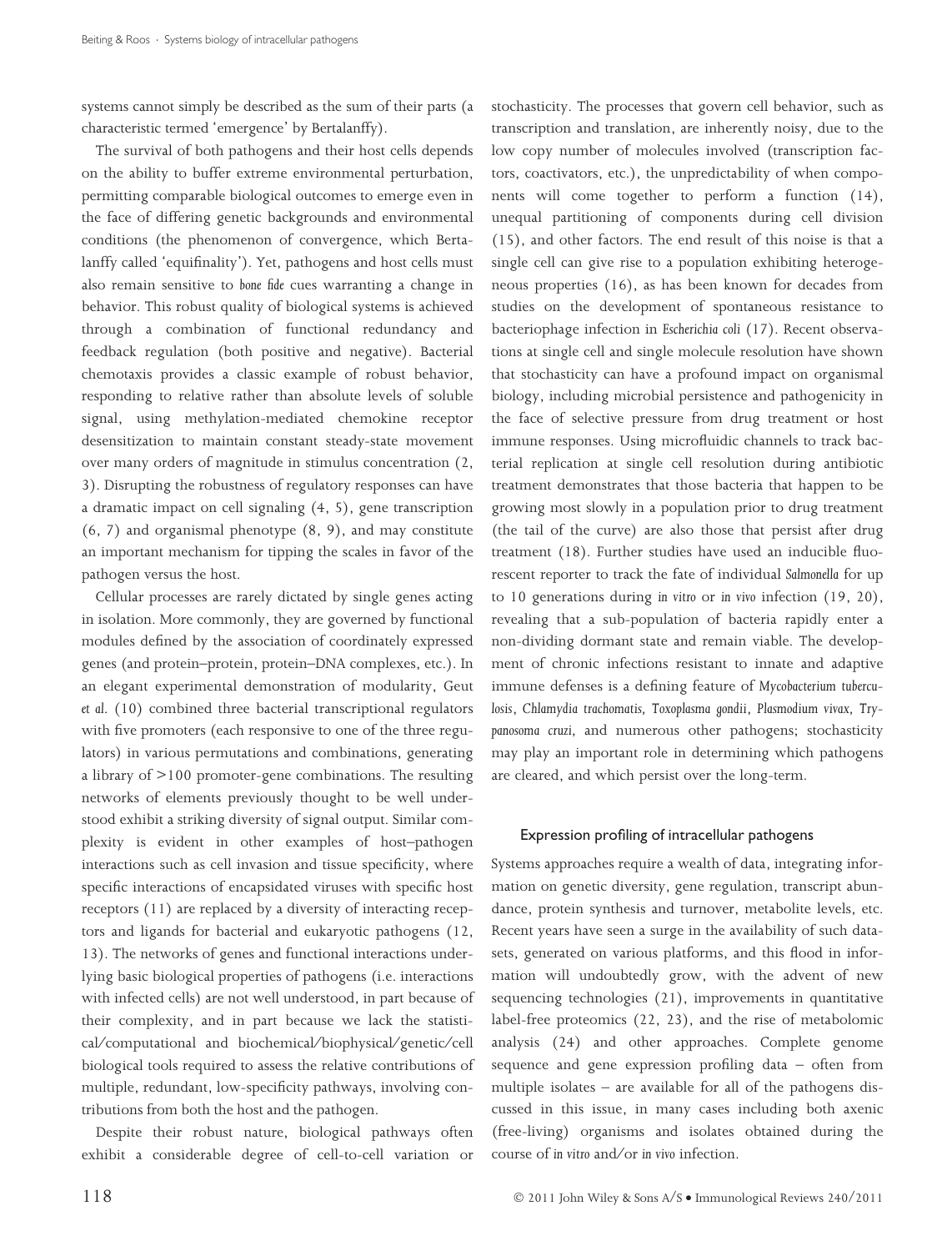

Fig. 1. Genomes and gene expression datasets for intracellular pathogens. (A) Bacterial (blue) and protozoan (red) pathogens plotted to indicate genome size and the size of the research community, estimated based on citations in Google Scholar. Bubble size indicates the number of gene expression datasets (pathogen and host) accessible through NCBI GEO and/or ArrayExpress. (B) Gene expression datasets for three bacterial pathogens and four protozoan parasites, classified according to the kind of experiments they represent. See Table S1 for details and text for further discussion.

To assess the extent to which these tools have been exploited by the research community, we selected ten intracellular pathogen species, including both bacteria and protozoa, and extracted from the Gene Expression Omnibus (GEO) (http://ncbi.nlm.nih.gov/geo) (25) and ArrayExpress (http://www.ebi.ac.uk/arrayexpress) (26) databases all microarray datasets publically deposited for each species. The size of bubbles shown in Fig. 1A indicates the number of datasets available for each pathogen at the time of submission of this manuscript, plotted as a function of genome size, and the scale of the research community (estimated from the number of Google Scholar hits). As one might expect, the largest research communities (Salmonella, Mycobacterium, Plasmodium) have typically produced the most extensive array datasets (90, 92, and 45, respectively), but expression profiling is clearly underutilized as tool to dissect gene function in some species (Chlamydia, Leishmania, Trypanosoma) relative to others (Listeria, Toxoplasma). The number of expression profiling datasets for even the most intensively studied pathogens pales, however, by comparison with single-celled model organisms, such as Saccharomyces cerevisiae, for which >1500 microarray datasets are available – far more than for all pathogen species combined.

While the absolute number of available expression profiling datasets may be of some interest, the nature of the experiments from which they were generated is a more useful indicator of pathogen research. We therefore classified these database entries as focused on treatments (e.g. exposure to drugs, or incubation under differing conditions), genetic manipulation (e.g. comparison of wildtype with mutants or knockouts), stage (e.g. cell-cycle progression, pathogen

differentiation), strain/species (e.g. field isolates versus culture-adapted strains), or host response (transcript profiling of the host rather than the pathogen), as indicated in Fig. 1B (Table S1 Supporting information). Several interesting themes emerge from this analysis. For example, significantly more genetic manipulation studies have been carried out in bacterial than protozoan pathogen systems (red bars in Fig. 1B), highlighting an area in need of further emphasis, particularly in light of technological breakthroughs improving the efficiency of mutagenesis, targeted gene disruption and regulatable gene expression in eukaryotic pathogens (27–33).

Another interesting theme to emerge from the classification of expression profiling datasets is the focus of certain research communities on metabolic pathways, using specific drug and chemical treatments (pink bars in Fig. 1B). This emphasis undoubtedly reflects high interest in drug discovery (particularly for tuberculosis and malaria), but it is important to consider that such studies also help elucidate metabolic pathways and regulatory gene networks. The most extensive expression profiling study reported for any intracellular pathogen includes 430 microarray experiments examining the effects of 75 different drugs and compounds on gene expression in M. tuberculosis (34). This work reveals a dynamic bacterial transcriptome, allowing the identification of pathogen gene modules involved in bacterial transcription, translation, DNA repair, nucleotide biosynthesis, cell wall biosynthesis, and respiration. Similarly, an extensive transcriptional map of drug-specific responses in Plasmodium (35) includes approximately150 microarray experiments, spanning 20 different compound treatments over multiple time-points. This work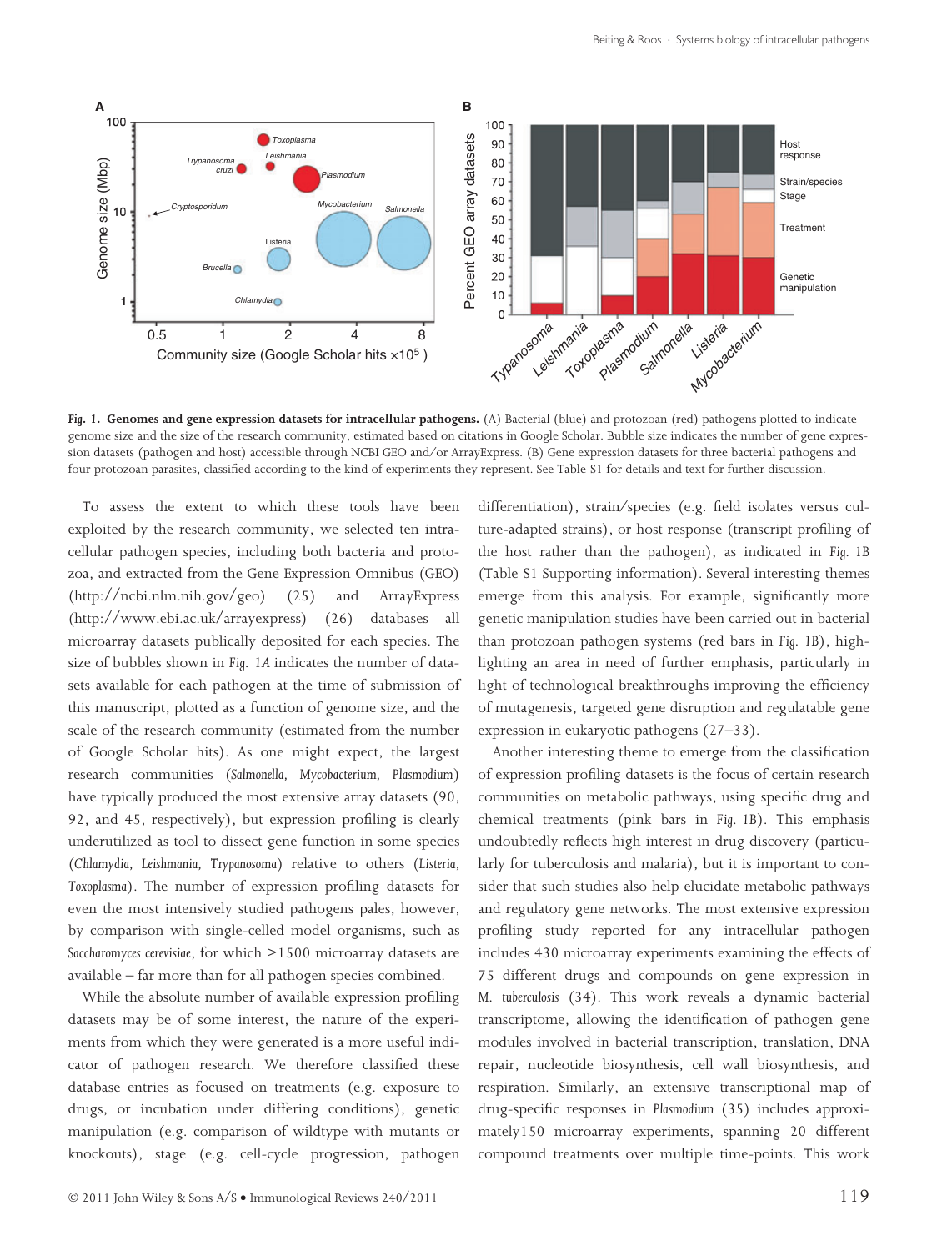integrated analysis of co-expression with orthology predictions and protein–protein interaction data (36), constructing a network from which gene function could be inferred, providing putative functional assignments for >90% of 'hypothetical' Plasmodium genes. Additional studies focused on a subset of these genes, predicted to be associated with erythrocyte invasion by P. falciparum merozoite, and confirmed colocalization with the apical invasion machinery for 31 of 42 candidates tested. These studies highlight the value of integrating expression profiling with other 'Omic' scale datasets in elucidating biological pathways (37, 38).

Many cells exist in different forms, as they progress through their replicative cycle, or differentiate through the various stages that characterize certain pathogen life cycles. Plasmodium offers an unusual take on cell-cycle progression, a phenomenon that has been extensively studied in yeast and many other organisms: hourly expression profiling through the 48 h P. falciparum erythrocytic cycle shows that approximately 75% of transcripts exhibit cell-cycle regulation (39, 40), in contrast with approximately 6% for S. cerevisiae (41). A recent study describes similar (albeit less dramatic) cell cycle-dependent transcription in Toxoplasma (42). These results suggest that the transcriptome of apicomplexan parasites may be less prone to perturbation (43) than bacteria (34), but offer an opportunity to exploit co-expression patterns to define probable gene function, as noted above.

Stage-specific expression is commonly associated with pathogen transmission (e.g. the insect, mammalian liver, and blood stages of Plasmodium) and/or disease pathogenesis, such as the latent forms of M. tuberculosis infecting alveolar macrophages (associated with granuloma formation, destruction of the lung parenchyma, and potential reactivation later in life), or the 'bradyzoite' tissue cyst forms of T. gondii (causing encephalitis in immunosuppressed patients, and recrudescent chorioretinitis following congenital infection). In an effort to dissect pathogen pathways responsible for M. tuberculosis persistence, Voskuil et al. (44) used microarrays to evaluate changes in gene expression following exposure to nitric oxide, a potent effector produced by activated macrophages. Low concentrations of nitric oxide specifically induced the expression of 48 genes, which further investigation revealed as a dormancy regulon mobilized in response to stress, driving the transition to latent infection. Similarly, several investigators have explored transcript abundance levels during the differentiation of acutely lytic T. gondii tachyzoites into the latent bradyzoite cyst form (http://toxodb.org/toxo/showQuestion. do?questionFullName = InternalQuestions.GenesByMicroarray-Evidence).

These studies clearly demonstrate the power of genomic approaches to elucidate genetic programs in pathogen biology. Further expression profiling (whether by microarray or high-throughput sequencing) may be expected to greatly enhance our understanding of gene function within the context of the genome as a whole, enabling any researcher working on gene X to ask: 'What other genes are co-regulated with my favorite gene?' or 'In what mutant lines, treatments, or developmental programs is the expression of my favorite gene altered?'

#### Expression profiling of host responses to infection

The first experiments using microarray technology to profile host response to infection were carried out more than a decade ago (45). Many subsequent studies have examined host cell transcriptional responses to a variety of intracellular pathogens, but fundamental differences in the host cells⁄ species and the biology of these pathogens (in vitro growth properties, developmental stages, etc.) make it difficult to define common versus unique components of host response to infection. Jenner & Young (46) used meta-analysis to integrate and analyze publically accessible datasets from 32 published studies, representing nearly 800 experiments and >70 host–pathogen interactions. This strategy normalizes transcript abundance across experiments to identify genes sharing common expression patterns. A core set of 511 common host response genes, highly enriched for genes known to be involved in inflammation, were identified as induced in all cell types examined, regardless of the pathogen or host species. While this report focused on viral and bacterial pathogens (only one parasitic protist was included), Zhang et al. (47) recently conducted a large microarray study on host response to Leishmania and Trypanosoma, using meta-analysis to compare their own data with other publicly available host response data sets for these pathogens. L. mexicana and T. cruzi induce signature host responses differing from each other, and also from the bacterial/viral signature identified previously. As in the study by Jenner & Young, this report noted that certain pathogen-specific host response signatures were conserved in all of the experiments analyzed, suggesting that certain datasets may be clustered for large-scale data analysis, regardless of the host cell type or pathogen strain ⁄ isolate used. This observation bodes well for database mining, providing a powerful way to dissect host cell responses to a broad range of pathogens, as discussed further below.

Host and pathogen gene expression studies are typically carried out as separate experiments, often in different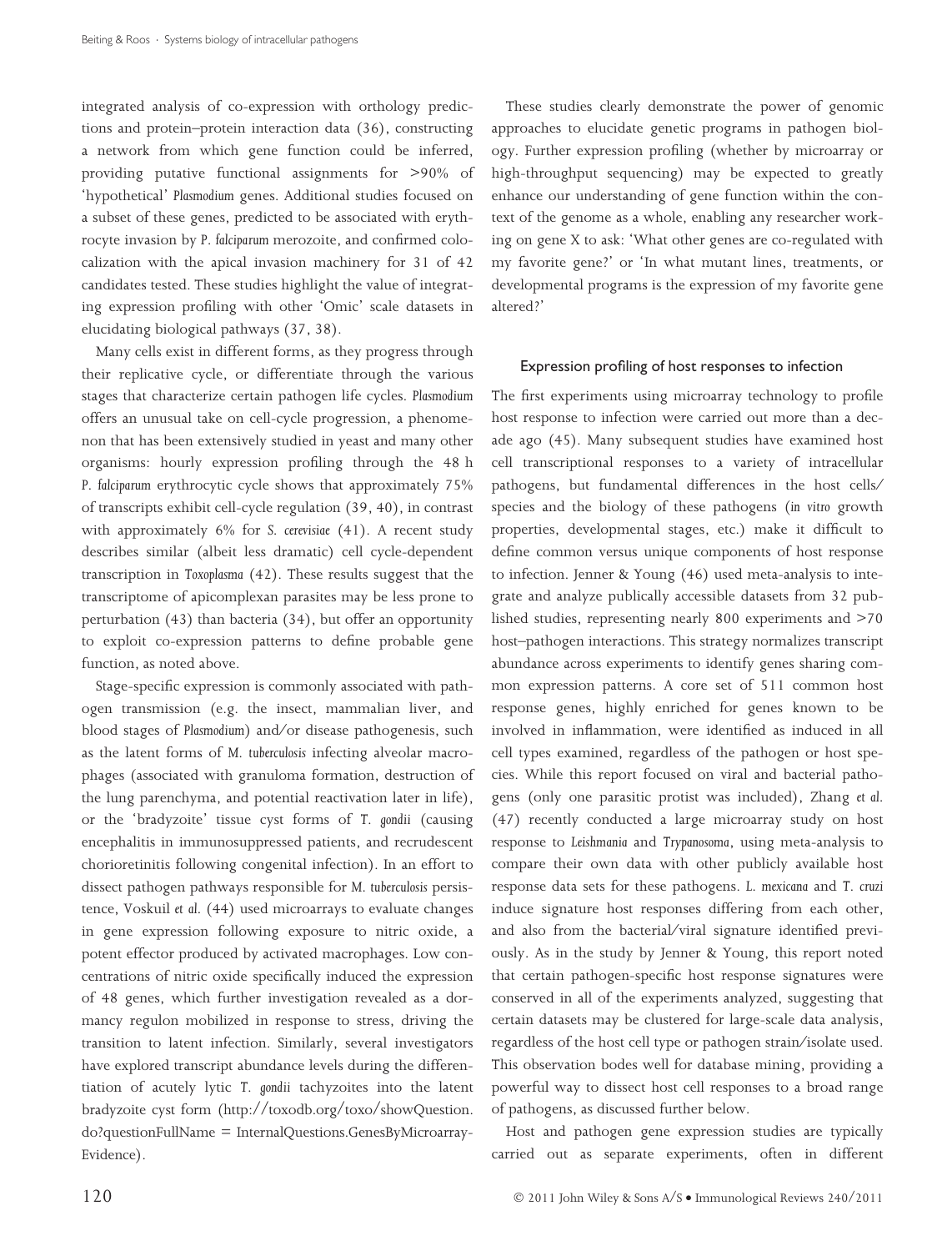laboratories, and usually employing distinct microarray platforms specifically designed for each species. Unfortunately, microarray technologies are dependent on the quality of available genome sequence and annotation, and mandate species– specific platforms. As a consequence, relationships between the host and pathogen are usually lost, although a few recent studies have used multifunctional microarrays to probe simultaneously gene expression in P. berghei and its insect vector (48) or mammalian host (49). The development of new technologies based on deep sequencing (RNA-seq) (50) is therefore very exciting, offering the prospect for simultaneous profiling of pathogens and their hosts, reducing concerns about gene model accuracy and platform-dependent effects. We have recently embarked upon a study cataloging both coding mRNA and small non-coding RNA populations (in parallel with quantitative proteomics from the same samples) from human cells infected with various Toxoplasma strains. By generating host and parasite datasets in parallel, we hope to maintain critical relationships between host and parasite regulatory RNAs, transcripts, and proteins, providing unprecedented insight into the host–pathogen relationship. Given the growing recognition of roles played by non-coding RNAs in regulating gene expression (51, 52), it is intriguing to consider that bacterial or eukaryotic pathogen non-coding RNAs may regulate host genes, as recently demonstrated for viral pathogens (53). Simultaneous analysis of RNAs in both host and pathogen should also permit unbiased identification of co-regulated RNAs that may interact, either physically or functionally.

#### Integrative approaches to elucidate host–pathogen interactions

As noted above, integrating bioinformatic analysis of genomic-scale datasets with molecular genetic tools provides many exciting research opportunities for addressing complex questions related to host–pathogen interactions. In theory, at least, computational approaches can be used to identify pathogen factors likely to be involved in salvaging nutrients from the host or disrupting host cell function, host factors likely to be involved in recognizing and controlling pathogen activity, and host and pathogen factors likely to interact with each other. For example, such integrative studies have been used to identify mechanisms by which T. gondii tachyzoites regulate host cell signaling. Previous work had shown that infection results in phosphorylation of the host transcription factor complex signal transducer and activator of transcription 3 (STAT3)⁄ STAT6 and subsequent suppression of interleukin-12 (IL-12) production by macrophages, a phenotype

observed only in cells infected with avirulent strains of the parasite (54, 55). Saeij et al. (56) isolated progeny from a genetic cross between virulent and avirulent parents, and used expression profiling data as quantitative traits for QTL mapping to define the genetic locus responsible for the regulation of host signaling. Using standard molecular genetics approaches to swap alleles between strains, they formally demonstrated that the highly polymorphic secreted kinase ROP16 is a key regulator of host STAT3/STAT6 signaling. Other studies have used genetic mapping to highlight the importance of another rhoptry kinase (ROP18) in T. gondii virulence (57, 58).

Given the importance of these secreted rhoptry kinases (59), the likelihood that host phosphorylation cascades will prove to be critical in regulating infection, and the wealth of kinases encoded in the parasite genome, Peixoto et al. (60) exploited phylogenomic approaches to define the apicomplexan kinome, focusing on those predicted to be secreted outside of the parasite. Seventeen kinases harboring a complete catalytic triad were used to generate a hidden Markov model specific for the rhoptry kinase (ROPK) family, which was applied to the Toxoplasma genome to identify a total of 44 genes, including many 'pseudokinases' predicted to be inactive. Integrative genomic analysis, combining differential expression data for various parasite strains and life cycle stages with evidence of evolutionary selection, highlights a limited number of genes as likely candidates for regulating host responses, including ROP16, ROP18, and the previously uncharacterized gene ROP38. Expression profiling shows that ROP38 is highly expressed in avirulent strains (e.g. VEG), but virtually absent in virulent strains (e.g. RH). This gene arose recently, via triplication subsequent to the divergence of Toxoplasma from the closely related cattle pathogen Neospora caninum. To assess the function of ROP38, RH strain parasites were engineered to express a ROP38 transgene to levels normally observed in avirulent strains, and the effect of this mutation was examined by expression profiling of both parasites and infected host cells. Parasites expressing the ROP38 transgene suppress the expression of over 1000 host response genes, including key transcription factors associated with mitogenactivated protein kinase (MAPK) signaling.

If we are interested in exploring host–pathogen interactions, it will not be sufficient to identify virulence factors alone; we must also define interacting partner(s). Protein– protein interactions between host and pathogen have typically been defined by affinity chromatography or precipitation, or using genetic screens such as the yeast two-hybrid assay (61). Alternatively, it is increasingly attractive to exploit informatics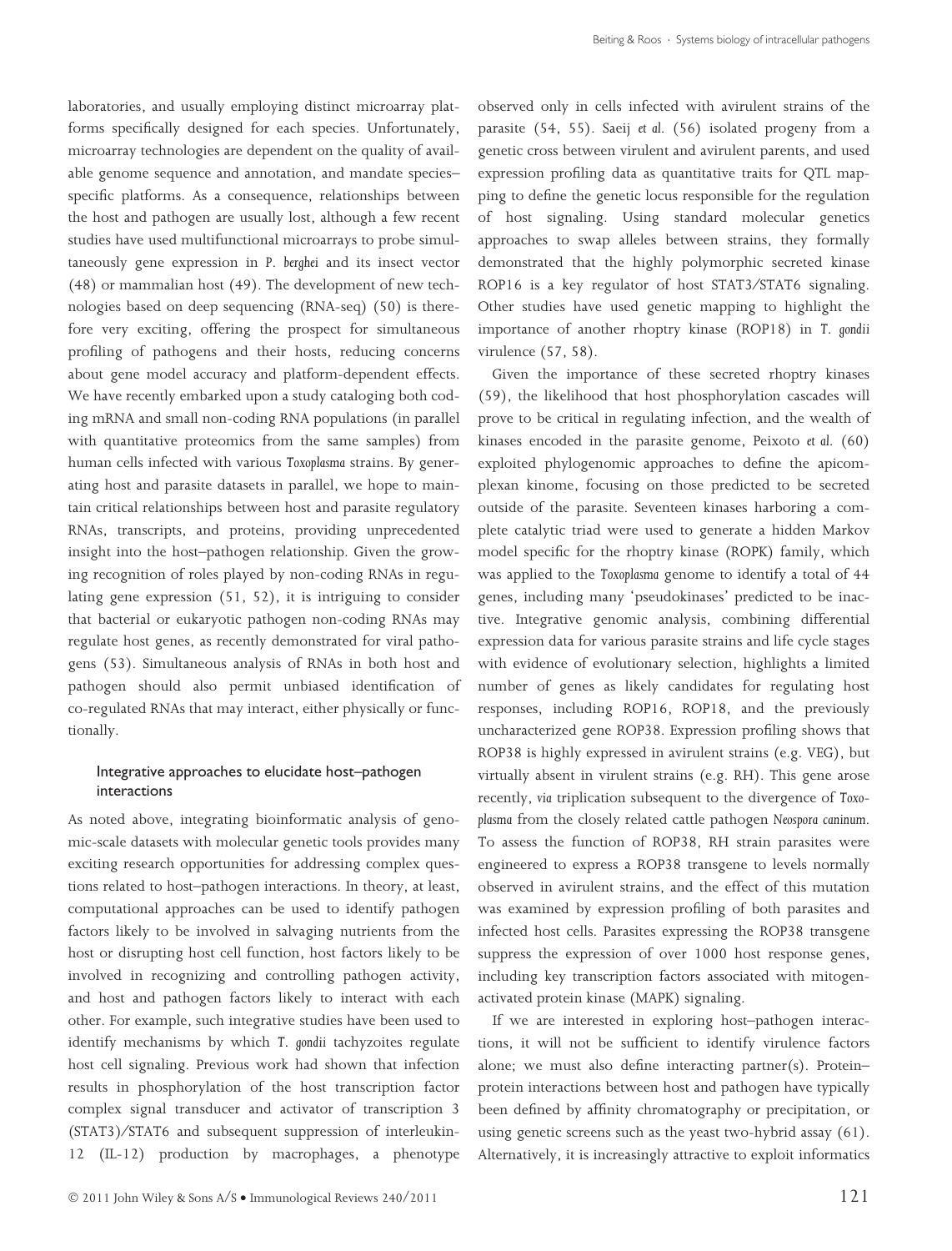approaches to identify candidate interacting partners. Davis et al. (62) identified host–pathogen protein pairs exhibiting similarity to protein pairs previously found to interact, and filtered this list based on structural properties of the interacting pair, subcellular localization in both host and pathogen, and expression levels during infection. In other words, they asked for host and parasite proteins present in the right place, at the right time, and with the right 'look' to interact. In another study, Dyer et al. (63) extracted all known virus–host protein interactions from various databases and constructed an interaction networks, revealing that pathogens typically target host factors interacting with many other proteins (hubs), or connecting many different pathways (bottlenecks). As host–pathogen interactions are prominent at the time of host cell invasion, Chen et al. (64) compiled a list of all proteins known to be associated with the micronemes of apicomplexan parasites, which are thought to be released in association with attachment and invasion (65). Domain signatures associated with these microneme proteins identified new microneme candidates in the genomes of 12 apicomplexan parasites, several of which were validated by subcellular localization. Domain–domain and protein–protein interactions known from other systems were also used to computationally predict host factors that might interact with microneme proteins during invasion, providing a wealth of candidates that awaits experimental validation.

#### Functional genomic screens using intracellular pathogens

#### Pathogen-based screens

Like the expression profiling studies reviewed above, genetic screening offers another powerful approach for interrogating the genomes of pathogens and their host cells. When Brenner (66) published his seminal paper on forward genetic screening in the free-living nematode Caenorhabditis elegans, he noted that while 'nematodes do not have a rich repertoire of external features for mutant selection [in contrast to Drosophila], this has not prevented the isolation of visible mutants. Indeed, it has had the effect of focusing selection on the behavioral characteristics of the animals.' Characterization of 'uncoordinated' mutant worms set the stage for establishing C. elegans as a model genetic system for studying organismal development. The ability of pathogens to invade their hosts, modulate subcellular processes, replicate intracellularly, and egress from the infected cell is central to pathogenesis, and like the movement and coordination of Brenner's worms, these traits are readily observed and measured in vitro. Several intracellular pathogen species are genetically tractable, making possible the same forward and reverse genetic approaches that have been used for decades to assign function to genes in model organisms.

Although the first forward genetic screens in C. elegans were very labor intensive, the relatively large size and hermaphroditic nature of this organism helped to simplify the process. After scrutinizing thousands of worms under a low power microscope to identify mutants of interest, individual organisms could be physically isolated for clonal propagation. Applying such approaches to pathogenic microbes raises several significant challenges, not least of which is the difficulty of identifying biologically significant changes in microscopic organisms, in the context of millions of wildtype pathogens growing in the same culture plate or infected animal.

One successful solution to this problem has been provided by genetically 'bar-coding' individuals with unique oligonucleotide sequences, and subjecting pools of tagged mutants to selective conditions (e.g. growth in minimal media, or in mice). By comparing the tags present in the starting population with those recovered after selection, one can determine which mutants failed to survive. When Hensel et al. (67)first described 'signature-tagged mutagenesis' (STM), they screened over 1000 tagged Salmonella mutants for the ability to survive during a 3-day mouse infection. Forty-three mutants present in the initial inoculum failed to survive in mice, leading to the identification of the Salmonella type III secretion system as a critical determinant of bacterial virulence (68). STM has been successfully adapted to numerous bacterial species (69–71), and in an effort to achieve saturation mutagenesis in M. tuberculosis, Sassetti et al. (72) have exploited microarray hybridization to facilitate target identification in complex pools of tagged mutants. Deep sequencing will undoubtedly enhance the speed and saturation of such studies in many pathogens.

These techniques have typically identified approximately 4% of non-essential genes as impacting virulence (73), but many of the genes identified by such approaches are involved in housekeeping functions or nutrient salvage, so it is not particularly surprising that their disruption produces a crippled pathogen. If such techniques are to be useful for understanding specific interactions with the host, it will be important to design secondary screens that distinguish genes specifically involved in countering or evading host immune defenses, or otherwise interfacing with host signaling pathways. In an elegant example (74), Salmonella type III secretion mutants were used to infect mice deficient in immune effector molecules suspected to play a role in pathogen control. Mutations in host IL-12, IFN $\gamma$ , or iNOS failed to restore the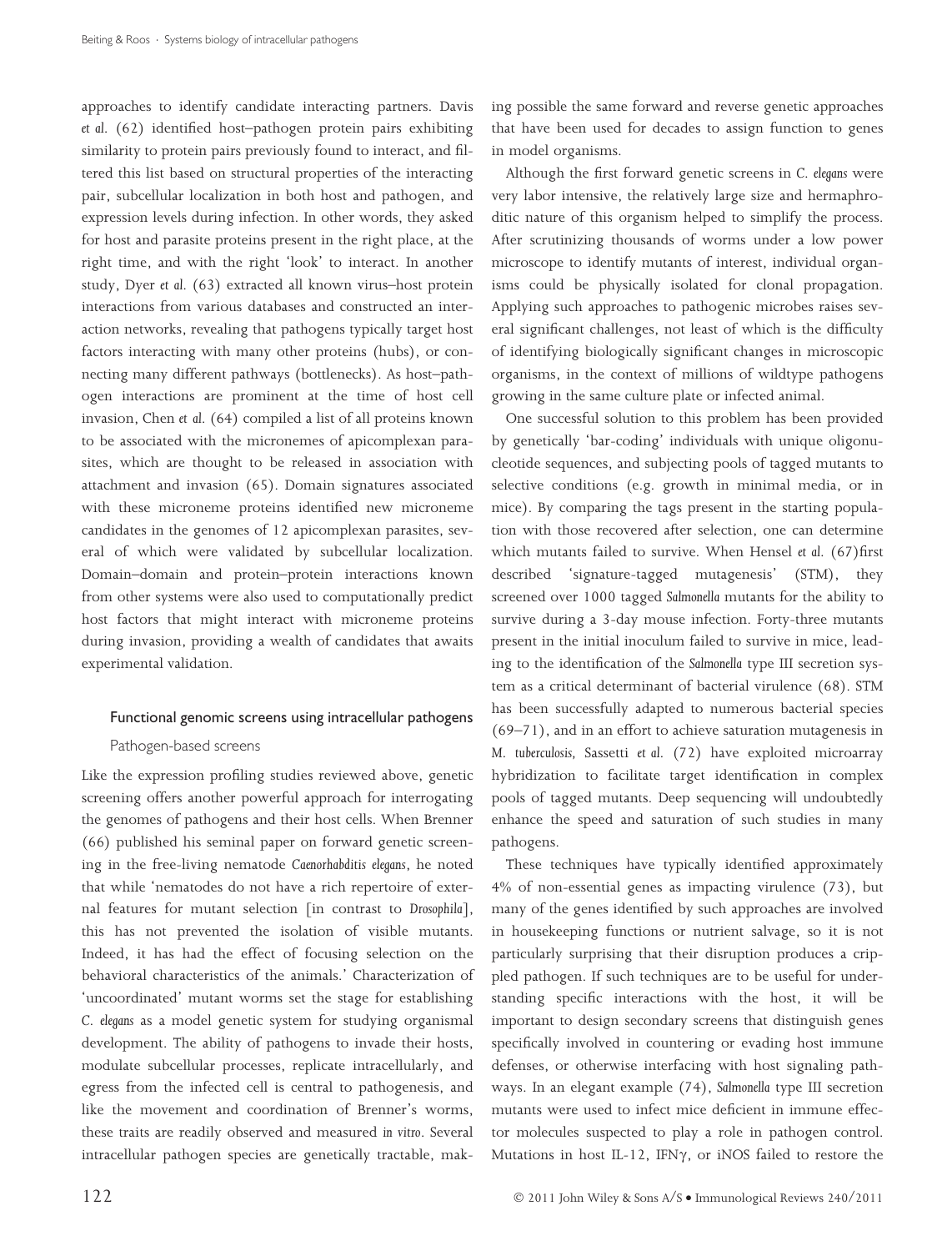virulence of the mutant bacteria, but mice deficient in NADPH oxidase were susceptible to infection, suggesting that type III secretion systems might specifically target this host effector function.

The larger genome size and different gene (and genome) structure of eukaryotes complicates the use of STM approaches, especially where efficient transposon systems are lacking, as in most protozoan parasites. Insertional mutagenesis has been successfully applied for STM analysis of T. gondii, although not to saturation (75, 76). In other eukaryotes, including C. elegans (77), Drosophila (78), and mammalian systems (79–81), RNA interference approaches have been effectively exploited for reverse genetics, but these strategies have not yet proved practically useful for intracellular protozoan parasites, despite the apparent presence of the necessary machinery in some species of Leishmania and T. gondii, and the utility of RNAi in T. brucei (82). All of these parasites are amenable to stable and transient transfection, however, making forward genetics possible. Building on the pioneering genetic studies of Pfefferkorn (83), Gubbels et al. (29) have employed fluorescent T. gondii parasites and chemical mutagenesis to generate a collection of temperature sensitive mutants. Replica-plated parasite clones were monitored for growth at restrictive versus permissive temperature, allowing the identification of >65 cell-cycle mutants from an initial collection of 60 000 chemical mutants. Complementation with a genomic cosmid library permitted identification of the mutant genes responsible for the phenotype. It is exciting to consider exploiting such libraries for gain-of-function screens to identify genes enhancing virulence. Although plasmid recombination in wild-type T. gondii is normally dominated by non-homologous events (84), deletion of the Ku80 recombinase (28, 31) enhances homologous recombination, opening the door for high-throughput gene disruption and tagging studies.

Other strategies for forward genetic analysis have exploited fluorescent parasites to screen for genes involved in invasion and egress (85, 86), using automated microscopic imaging for analysis in 96 or 384-well format. Taking advantage of the ability to label various subcellular compartments (in various colors), in living parasites (87), and the ability to isolate living parasites clonally by fluorescence-based cell sorting, there is great potential to observe aspects of pathogen behavior ranging from cell division to protein trafficking.

While fluorescence-based assays offer the advantage of live cell and morphology-based measurements, they lack the sensitivity of luciferase assays. Toxoplasma parasites expressing luciferase have been used to track parasite burden in vivo (88) and screen for anti-parasitic drugs (89), but have not yet been fully exploited for high-throughput in vitro screens, in part because conventional detection requires cell lysis. Borrowing a method commonly used for circadian rhythm studies in mammalian cells (90), micromolar quantities of the non-toxic substrate p-luciferin can be added directly to living cultures (91), allowing pathogen replication or specific gene expression to be monitored longitudinally under virtually any experimental condition.

#### Host cell screens

The discovery of RNAi in C. elegans and the subsequent realization that double stranded RNA molecules could also be used to silence genes in mammalian cells have revolutionized functional genomic analysis of eukaryotic systems (92, 93). The first genome-wide screens using RNAi to identify host genes required for infection were carried out in Drosophila cells infected with either Listeria or Mycobacterium (94, 95). Drosophila cells are well suited to large-scale RNAi screens due to their relatively low genetic redundancy, and ability to readily take up and process long gene-specific RNAs into short 21-mers, resulting in highly efficient gene silencing (96). This genetic tractability has been exploited to dissect cellular pathways required for infection by numerous viruses (97, 98).

In contrast, mammalian cells exhibit higher genetic redundancy, require transfection reagents for RNA uptake, and also require that these RNAs be provided as 21-mers targeting a specific gene of interest. As a result, mammalian RNAi studies are more prone to both false positive results (off-target effects) and false negatives (due to partial knockdown or functional redundancy). Genome-wide RNAi screens have not yet been reported in mammalian cells infected with bacterial or protozoan pathogens, although focused libraries have been screened, e.g. for cytoskeletal factors regulating the intracellular motility of Rickettsia (99), and kinases that may regulate Plasmodium sporozoite infection of liver cells (100). As a complementary strategy, we have exploited the Mammalian Gene Collection (MGC) library of full-length cDNAs (101, 102), to carry out gain-of-function screens in host cells infected with Toxoplasma. In contrast to RNAi, which often yields incomplete suppression of target genes, cDNA screens typically yield high levels of ectopic gene expression. Two separate screens surveying >18 000 cDNAs in 384-well format have identified a set of host cell genes that restrict infection by T. gondii, or modulate parasite regulation of IFNy/STAT1 signaling (manuscripts in preparation).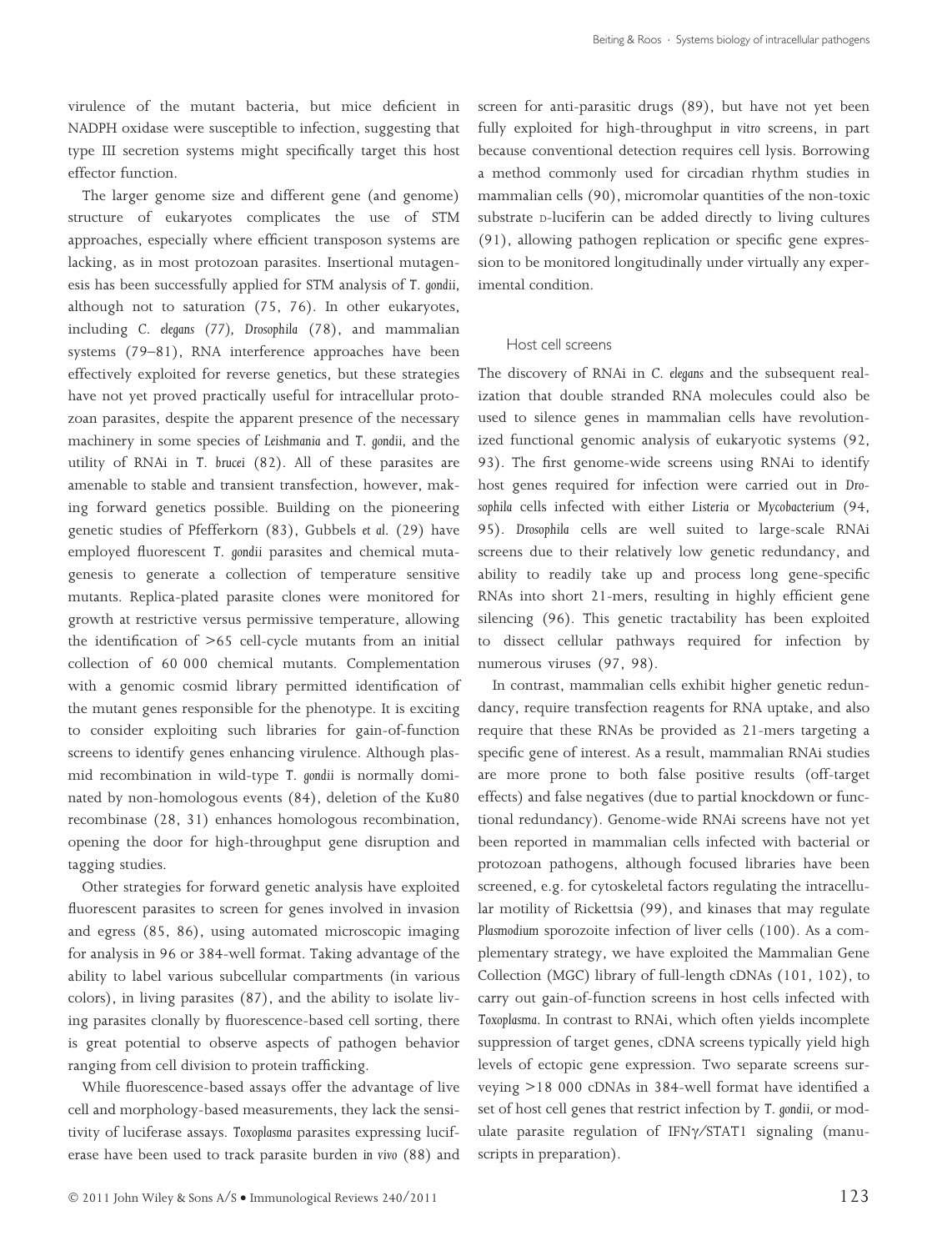

Fig. 2. Pathogen modulation of host signaling pathways. The effect of bacterial or protozoan pathogens (top) on various cell-autonomous host cell pathways (left). Red indicates activation; green indicates suppression; white indicates an unknown phenotype. See Table S2 for literature references.

#### Applying genomic screens to dissect pathogen control of host signaling pathways

Pathogens are pathogenic only because they impact host cells⁄ organisms, which requires that pathogen research ultimately converge on host signaling pathways. Viruses, pathogenic bacteria, and parasitic protozoa have adapted to survive within their intracellular niches by regulating host processes in many ways, including the acquisition of nutrients, modification of the host environment and interference with immune responses. Fig. 2 (see Table S2 Supporting information for references) summarizes published references on pathogen regulation of key host signaling pathways. Activation of host NF-KB and MAPK pathways and suppression of IFN $\gamma$ /STAT1 signaling represent common themes, for both bacterial and protozoan pathogens, and many viruses as well. In contrast, while many bacterial pathogens induce host cell apoptosis, perhaps to facilitate rapid dispersal, protozoan pathogens typically protect the infected cell from programed death, possibly reflecting a need to persist within cells for developmental progression.

Even when targeting the same pathway, modulation can be achieved by many independent means. For example, activation of NF-KB and MAPK pathways during bacterial infection is commonly mediated via engagement of Toll-like receptors (TLRs), but Salmonella can also activate these pathways by targeting Rho-family GTPases directly (103). Similarly, bacterial and protozoan pathogens employ various strategies to suppress STAT1 signaling (104–107), and an even wider range of mechanisms is known in viral systems (108). The observation that such diverse pathogens elicit similar host signaling outcomes during infection indicates that a strong selective pressure drives these specific host–pathogen interactions.

In contrast to non-autonomous traits, such as the activation of cells by diffusible cytokines, intracellular signaling pathways and other cell-autonomous phenotypes offer great potential as the basis for selective screens. For example, cells infected with T. gondii are resistant to apoptosis (109) raising the prospect of screening for factors – small molecules, parasite mutants, host cDNAs, siRNAs targeting the host – that re-sensitize cells to inducers of apoptosis. Screening uninfected and infected cells might be expected to identify factors that complement the targeted phenotype in infected cells, revealing genes⁄ pathways specifically targeted by the pathogen. One might also expect to identify factors that modulate pathway activity regardless of infection status, representing genes downstream of the pathogen-induced block that improve our understanding of complex mammalian signaling networks.

Carette et al. (110) recently described an exciting new method for cell-based screens, using a myeloid leukemia cell line engineered to carry only a single copy of most chromosomes. Retroviral insertional mutagenesis of this effectively haploid human cell line produces a large collection of null mutants, a strategy previously available only for model organisms such as S. cerevisiae. Mutant populations (rather than individual clones) resistant to lysis by specific bacterial toxins or infection with influenza virus were profiled by deep sequencing of cDNAs, providing genome-wide identification of potential receptors and other targets⁄resistance pathways; similar strategies will undoubtedly be applied to cellular pathogens in the near future.

#### Integrating, managing, and querying large data sets

With the rapid advance of technologies for high-throughput data generation, the need to handle complex datasets, derived from genome sequencing and population diversity projects, expression profiling microarrays and RNA-seq, proteomic and metabolomic analysis, large-scale screening, etc., has become a common theme in biomedical research. The ability to mine these datasets effectively hinges on tools for data integration and visualization, and a growing number of resources are available to help make sense of genomic-scale datasets (many open-source). These include tools for functional clustering (111), ontological analysis (112), gene set enrichment analysis (113), and network analysis (114); such resources have been extensively reviewed elsewhere (115, 116). As it becomes increasingly possible to exploit in silico experiments to drive hypothesis formulation, training in basic bioinformatics skills (such as the use of Perl to parse files, or Bioconductor and other R packages for statistical analyses) is increasingly essential for success in biomedical research.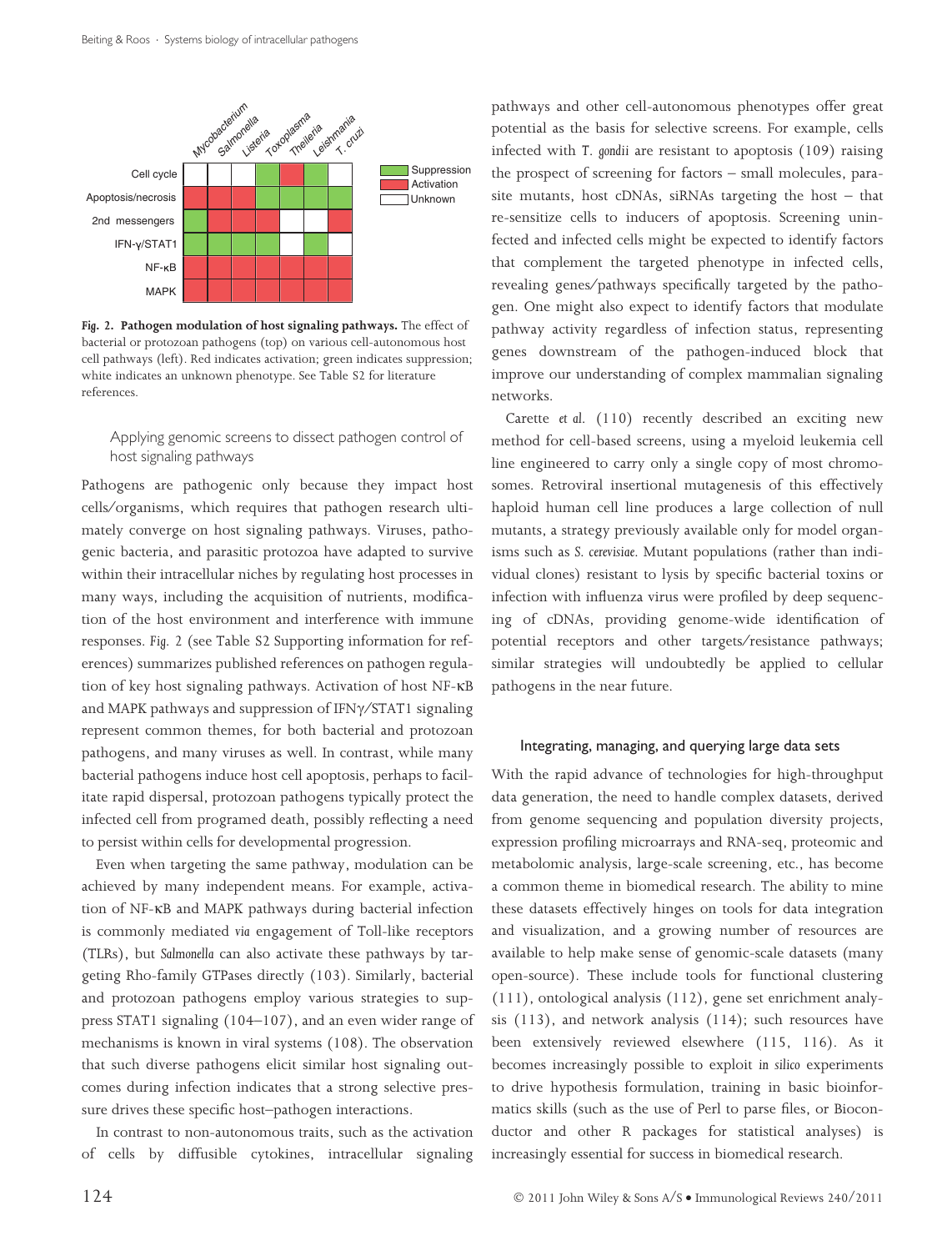Analyzing one's own genomic-scale experiments can be a daunting task, and making sense of data generated by the broader research community presents an even greater challenge. Over the past decade, the Eukaryotic Pathogen Genome Database project (http://EuPathDB.org) (117) and other Pathogen Bioinformatics Resource Centers (118) have sought to integrate diverse datasets from many researchers and experimental platforms, into queryable databases enabling users to formulate their own questions. In addition to providing encyclopedic gene and genome views (i.e. everything known about a particular gene, or chromosomal span), EuPathDB employs a graphical query interface that allows users to formulate sophisticated queries that may be saved or shared for further refinement, or downloaded for further analysis. For example, a Plasmodium researcher interested in identifying new vaccine candidates (119, 120) might design a query strategy seeking all P. falciparum-specific genes that are highly polymorphic (suggesting that they may be under immune selection), and predicted to be secreted during blood stage infection. This query might leverage genome and population genetic data, gene, and/or protein-level expression profiling, motif-finding algorithms, orthology and phylogeny tools, etc., to prioritize experimentally tractable targets for further analysis at the lab bench or in the field/ clinic. We, and others, have also explored the potential of weighting criteria to facilitate prioritization further, particularly for drug targets (121–123). These resources seek to reduce the need for specialized bioinformatics expertise on the part of individual researchers, enabling them to focus on biological validation.

The queries outlined above are entirely dependent on the diverse genomic-scale datasets that have been produced over the past decade, in various laboratories around the world. If the role of scientific publication is to insure that future researchers can build on existing knowledge, large-scale datasets cannot be considered published unless they are available in electronic format. Indeed, systems-level analysis is impossible unless such data is computationally accessible. Fortunately, the development of data standards and repositories has tracked the growth of genomic-scale analysis, with resources such as GEO and ArrayExpress providing archival storage of expression profiling datasets, although these resources are not well structured for interrogation, as illustrated by the manual curation required to generate Table S1 [Supporting information]. Worse still, no tools are available for interrogating the data within these diverse datasets directly, except in cases where they have been loaded into specialized databases such as EuPathDB. For example, the summary of pathogen interactions with signaling pathways presented in Fig. 2 was compiled from published conclusions, rather than by interrogating the underlying data. As a result, comprehensive automated analysis of host datasets from multiple sources is not currently possible, and integrated analysis of both host and pathogen datasets in parallel is currently a genomic 'no man's land,' posing a clear challenge for the future.

#### Supporting Information

Additional Supporting Information may be found in the online version of this article:

Table S1. Manually curated gene expression microarray datasets used to generate Fig. 1b. Datasets for five bacterial pathogens and four parasitic protists were retrieved from the NCBI public repository, Gene Expression Omnibus (GEO). GEO 'Series' (GSExxxx) datasets (rows) were classified according to the kind of experiment they represent (columns). Individual pathogens are summarized on separate tabs of the spreadsheet.

### Table S2. A summary of references that were manually curated to generate the heatmap shown in Fig. 2.

Please note: Wiley-Blackwell are not responsible for the content or functionality of any supporting materials supplied by the authors. Any queries (other than missing material) should be directed to the corresponding author for the article.

#### References

- 1. Bertalanffy LV. General Systems Theory: Foundations, Development, Applications. New York: George Braziller, 1968.
- 2. Alon U, Surette MG, Barkai N, Leibler S. Robustness in bacterial chemotaxis. Nature 1999;397:168–171.
- 3. Barkai N, Leibler S. Robustness in simple biochemical networks. Nature 1997;387:913–917.
- 4. Bhalla US, Iyengar R. Emergent properties of networks of biological signaling pathways. Science 1999;283:381–387.
- 5. Xiong W, Ferrell JE Jr. A positive-feedbackbased bistable 'memory module' that governs a cell fate decision. Nature 2003;426:460–465.
- 6. Becskei A, Seraphin B, Serrano L. Positive feedback in eukaryotic gene networks: cell

differentiation by graded to binary response conversion. EMBO J 2001;20:2528– 2535.

- 7. Becskei A, Serrano L. Engineering stability in gene networks by autoregulation. Nature 2000;405:590–593.
- 8. Rutherford SL, Lindquist S. Hsp90 as a capacitor for morphological evolution. Nature 1998;396:336–342.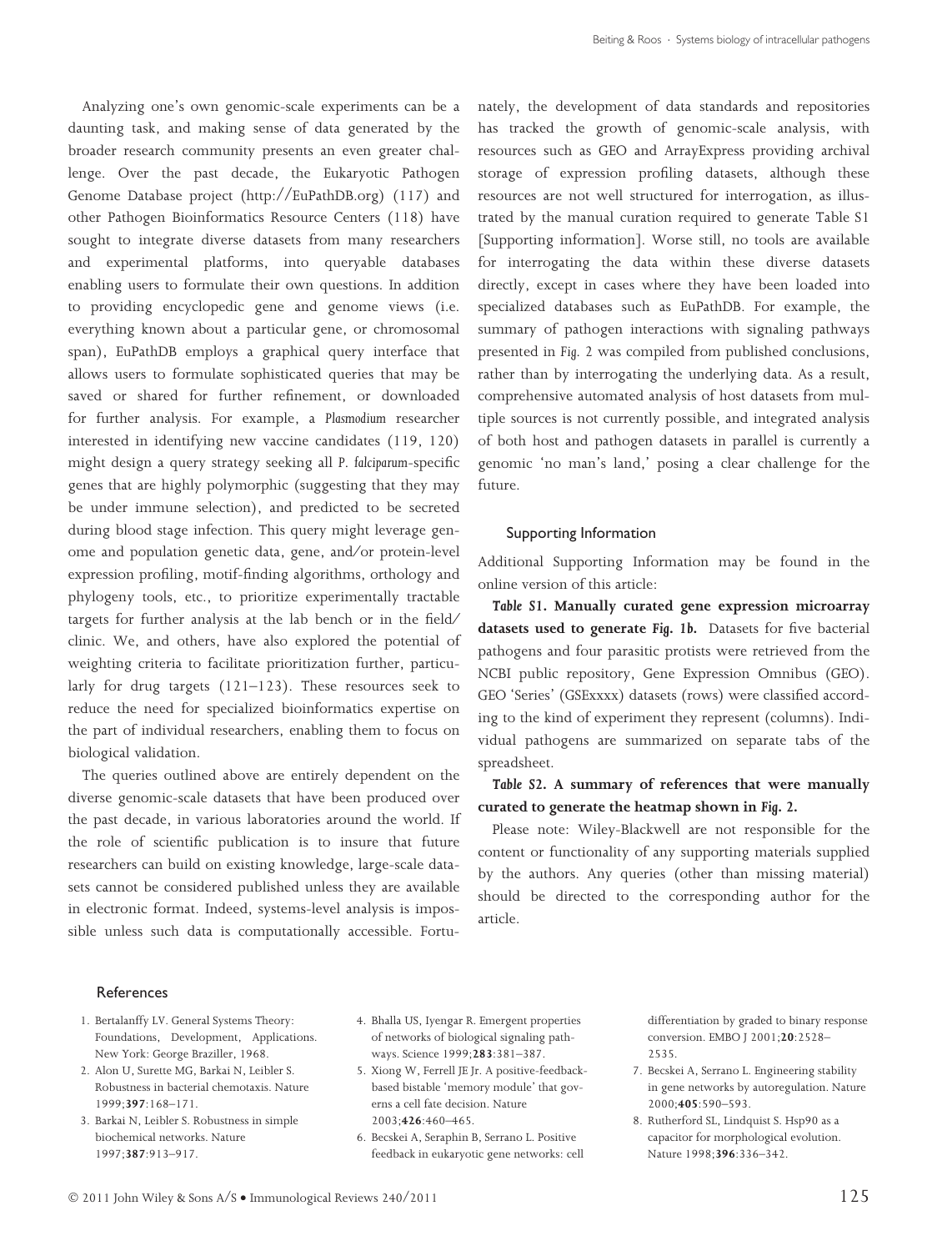- 9. Queitsch C, Sangster TA, Lindquist S. Hsp90 as a capacitor of phenotypic variation. Nature 2002;417:618–624.
- 10. Guet CC, Elowitz MB, Hsing W, Leibler S. Combinatorial synthesis of genetic networks. Science 2002;296:1466–1470.
- 11. Randall-Hazelbauer L, Schwartz M. Isolation of the bacteriophage lambda receptor from Escherichia coli. J Bacteriol 1973;116:1436– 1446.
- 12. Cowman AF, Crabb BS. Invasion of red blood cells by malaria parasites. Cell 2006;124:755–766.
- 13. Scherf A, Lopez-Rubio JJ, Riviere L. Antigenic variation in Plasmodium falciparum. Annu Rev Microbiol 2008;62:445–470.
- 14. Elowitz MB, Levine AJ, Siggia ED, Swain PS. Stochastic gene expression in a single cell. Science 2002;297:1183–1186.
- 15. Christen M, Kulasekara HD, Christen B, Kulasekara BR, Hoffman LR, Miller SI. Asymmetrical distribution of the second messenger c-di-GMP upon bacterial cell division. Science 2010;328:1295–1297.
- 16. Choi PJ, Cai L, Frieda K, Xie XS. A stochastic single-molecule event triggers phenotype switching of a bacterial cell. Science 2008;322:442–446.
- 17. Luria SE, Delbruck M. Mutations of bacteria from virus sensitivity to virus resistance. Genetics 1943;28:491–511.
- 18. Balaban NQ, Merrin J, Chait R, Kowalik L, Leibler S. Bacterial persistence as a phenotypic switch. Science 2004;305:1622– 1625.
- 19. Helaine S, Thompson JA, Watson KG, Liu M, Boyle C, Holden DW. Dynamics of intracellular bacterial replication at the single cell level. Proc Natl Acad Sci USA 2010;107: 3746–3751.
- 20. Roostalu J, Joers A, Luidalepp H, Kaldalu N, Tenson T. Cell division in Escherichia coli cultures monitored at single cell resolution. BMC Microbiol 2008;8:68.
- 21. Cloonan N, Grimmond SM. Transcriptome content and dynamics at single-nucleotide resolution. Genome Biol 2008;9:234.
- 22. Geromanos SJ, et al. The detection, correlation, and comparison of peptide precursor and product ions from data independent LC-MS with data dependant LC-MS/MS. Proteomics 2009;9:1683-1695.
- 23. Silva JC, et al. Quantitative proteomic analysis by accurate mass retention time pairs. Anal Chem 2005;77:2187–2200.
- 24. Olszewski KL, et al. Host–parasite interactions revealed by Plasmodium falciparum metabolomics. Cell Host Microbe 2009;5:191– 199.
- 25. Barrett T, et al. NCBI GEO: archive for highthroughput functional genomic data. Nucleic Acids Res 2009;37:D885–890.
- 26. Parkinson H, et al. ArrayExpress update from an archive of functional genomics experiments to the atlas of gene expression. Nucleic Acids Res 2009;37:D868–872.
- 27. Balu B, Shoue DA, Fraser MJ Jr, Adams JH. High-efficiency transformation of Plasmodium falciparum by the lepidopteran transposable element piggyBac. Proc Natl Acad Sci USA 2005;102:16391–16396.
- 28. Fox BA, Ristuccia JG, Gigley JP, Bzik DJ. Efficient gene replacements in Toxoplasma gondii strains deficient for nonhomologous end joining. Eukaryot Cell 2009;8:520– 529.
- 29. Gubbels MJ, et al. Forward genetic analysis of the apicomplexan cell division cycle in Toxoplasma gondii. PLoS Pathog 2008;4:e36.
- 30. Herm-Gotz A, et al. Rapid control of protein level in the apicomplexan Toxoplasma gondii. Nat Methods 2007;4:1003–1005.
- 31. Huynh MH, Carruthers VB. Tagging of endogenous genes in a Toxoplasma gondii strain lacking Ku80. Eukaryot Cell 2009;8:530– 539.
- 32. Meissner M, Schluter D, Soldati D. Role of Toxoplasma gondii myosin A in powering parasite gliding and host cell invasion. Science 2002;298:837–840.
- 33. Maier AG, et al. Exported proteins required for virulence and rigidity of Plasmodium falciparum-infected human erythrocytes. Cell 2008;134:48–61.
- 34. Boshoff HI, Myers TG, Copp BR, McNeil MR, Wilson MA, Barry CE 3rd. The transcriptional responses of Mycobacterium tuberculosis to inhibitors of metabolism: novel insights into drug mechanisms of action. J Biol Chem 2004;279:40174–40184.
- 35. Hu G, et al. Transcriptional profiling of growth perturbations of the human malaria parasite Plasmodium falciparum. Nat Biotechnol 2010;28:91–98.
- 36. LaCount DJ, et al. A protein interaction network of the malaria parasite Plasmodium falciparum. Nature 2005;438:103–107.
- 37. Westenberger SJ, et al. A systems-based analysis of Plasmodium vivax lifecycle transcription from human to mosquito. PLoS Negl Trop Dis 2010;4:e653.
- 38. Zhou Y, et al. Evidence-based annotation of the malaria parasite's genome using comparative expression profiling. PLoS ONE 2008;3:e1570.
- 39. Bozdech Z, Llinas M, Pulliam BL, Wong ED, Zhu J, DeRisi JL. The transcriptome of the intraerythrocytic developmental cycle of Plasmodium falciparum. PLoS Biol 2003;1:E5.
- 40. Le Roch KG, et al. Discovery of gene function by expression profiling of the malaria parasite life cycle. Science 2003;301:1503– 1508.
- 41. Spellman PT, et al. Comprehensive identification of cell cycle-regulated genes of the

yeast Saccharomyces cerevisiae by microarray hybridization. Mol Biol Cell 1998;9:3273– 3297.

- 42. Behnke MS, et al. Coordinated progression through two subtranscriptomes underlies the tachyzoite cycle of Toxoplasma gondii. PLoS ONE 2010;5:e12354.
- 43. Ganesan K, et al. A genetically hard-wired metabolic transcriptome in Plasmodium falciparum fails to mount protective responses to lethal antifolates. PLoS Pathog 2008;4:e1000214.
- 44. Voskuil MI, et al. Inhibition of respiration by nitric oxide induces a Mycobacterium tuberculosis dormancy program. J Exp Med 2003;198:705–713.
- 45. Zhu H, Cong JP, Mamtora G, Gingeras T, Shenk T. Cellular gene expression altered by human cytomegalovirus: global monitoring with oligonucleotide arrays. Proc Natl Acad Sci USA 1998;95:14470–14475.
- 46. Jenner RG, Young RA. Insights into host responses against pathogens from transcriptional profiling. Nat Rev Microbiol 2005;3:281–294.
- 47. Zhang S, Kim CC, Batra S, McKerrow JH, Loke P. Delineation of diverse macrophage activation programs in response to intracellular parasites and cytokines. PLoS Negl Trop Dis 2010;4:e648.
- 48. Lovegrove FE, Pena-Castillo L, Mohammad N, Liles WC, Hughes TR, Kain KC. Simultaneous host and parasite expression profiling identifies tissue-specific transcriptional programs associated with susceptibility or resistance to experimental cerebral malaria. BMC Genomics 2006;7:295.
- 49. Xu X, et al. Transcriptome analysis of Anopheles stephensi–Plasmodium berghei interactions. Mol Biochem Parasitol 2005;142:76–87.
- 50. Wang Z, Gerstein M, Snyder M. RNA-Seq: a revolutionary tool for transcriptomics. Nat Rev Genet 2009;10:57–63.
- 51. Friedman RC, Farh KK, Burge CB, Bartel DP. Most mammalian mRNAs are conserved targets of microRNAs. Genome Res 2009; 19:92–105.
- 52. Bartel DP. MicroRNAs: target recognition and regulatory functions. Cell 2009;136:215–233.
- 53. Cazalla D, Yario T, Steitz J. Down-regulation of a host microRNA by a Herpesvirus saimiri noncoding RNA. Science 2010;328:1563– 1566.
- 54. Kim L, Butcher BA, Lee CW, Uematsu S, Akira S, Denkers EY. Toxoplasma gondii genotype determines MyD88-dependent signaling in infected macrophages. J Immunol 2006;177:2584–2591.
- 55. Robben PM, Mordue DG, Truscott SM, Takeda K, Akira S, Sibley LD. Production of IL-12 by macrophages infected with Toxoplasma gondii depends on the parasite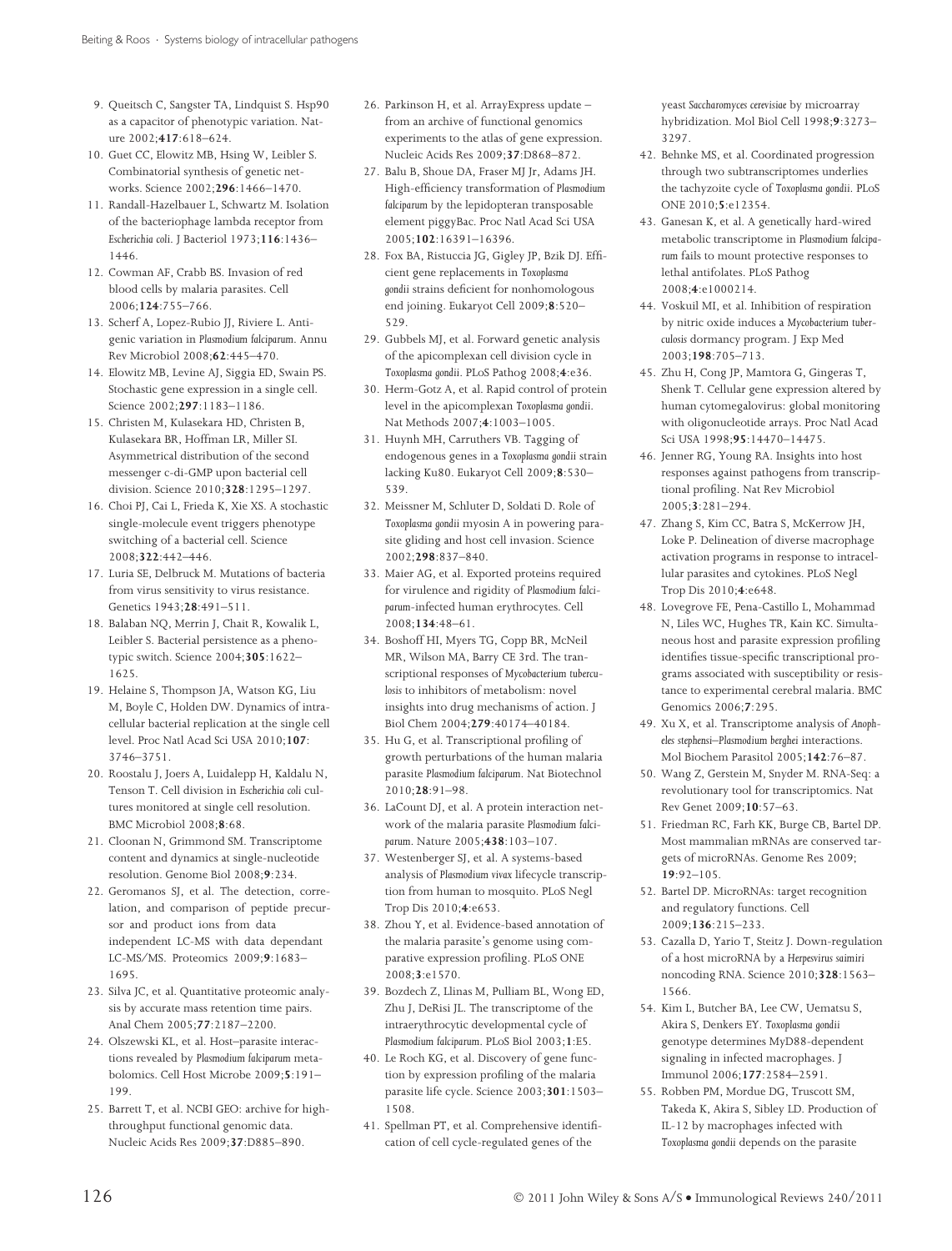genotype. J Immunol 2004;172:3686– 3694.

- 56. Saeij JP, Coller S, Boyle JP, Jerome ME, White MW, Boothroyd JC. Toxoplasma coopts host gene expression by injection of a polymorphic kinase homologue. Nature 2007;445:324–327.
- 57. Saeij JP, et al. Polymorphic secreted kinases are key virulence factors in toxoplasmosis. Science 2006;314:1780–1783.
- 58. Taylor S, et al. A secreted serine-threonine kinase determines virulence in the eukaryotic pathogen Toxoplasma gondii. Science 2006;314:1776–1780.
- 59. El Hajj H, Lebrun M, Arold ST, Vial H, Labesse G, Dubremetz JF. ROP18 is a rhoptry kinase controlling the intracellular proliferation of Toxoplasma gondii. PLoS Pathog 2007;3:e14.
- 60. Peixoto L, et al. Integrative genomic approaches highlight a family of parasitespecific kinases that regulate host responses. Cell Host Microbe 2010;8:208–218.
- 61. Shapira SD, et al. A physical and regulatory map of host-influenza interactions reveals pathways in H1N1 infection. Cell 2009;139:1255–1267.
- 62. Davis FP, Barkan DT, Eswar N, McKerrow JH, Sali A. Host pathogen protein interactions predicted by comparative modeling. Protein Sci 2007;16:2585–2596.
- 63. Dyer MD, Murali TM, Sobral BW. The landscape of human proteins interacting with viruses and other pathogens. PLoS Pathog 2008;4:e32.
- 64. Chen Z, Harb OS, Roos DS. In silico identification of specialized secretory-organelle proteins in apicomplexan parasites and in vivo validation in Toxoplasma gondii. PLoS ONE 2008;3:e3611.
- 65. Carruthers V, Boothroyd JC. Pulling together: an integrated model of Toxoplasma cell invasion. Curr Opin Microbiol 2007;10:83–89.
- 66. Brenner S. The genetics of Caenorhabditis elegans. Genetics 1974;77:71–94.
- 67. Hensel M, Shea JE, Gleeson C, Jones MD, Dalton E, Holden DW. Simultaneous identification of bacterial virulence genes by negative selection. Science 1995;269:400–403.
- 68. Shea JE, Hensel M, Gleeson C, Holden DW. Identification of a virulence locus encoding a second type III secretion system in Salmonella typhimurium. Proc Natl Acad Sci USA 1996;93:2593–2597.
- 69. Mecsas J. Use of signature-tagged mutagenesis in pathogenesis studies. Curr Opin Microbiol 2002;5:33–37.
- 70. Mazurkiewicz P, Tang CM, Boone C, Holden DW. Signature-tagged mutagenesis: barcoding mutants for genome-wide screens. Nat Rev Genet 2006;7:929–939.
- 71. Saenz HL, et al. Genomic analysis of Bartonella identifies type IV secretion systems as host adaptability factors. Nat Genet 2007;39: 1469–1476.
- 72. Sassetti CM, Boyd DH, Rubin EJ. Comprehensive identification of conditionally essential genes in mycobacteria. Proc Natl Acad Sci USA 2001;98:12712–12717.
- 73. Saenz HL, Dehio C. Signature-tagged mutagenesis: technical advances in a negative selection method for virulence gene identification. Curr Opin Microbiol 2005;8:612– 619.
- 74. Vazquez-Torres A, et al. Salmonella pathogenicity island 2-dependent evasion of the phagocyte NADPH oxidase. Science 2000;287:1655–1658.
- 75. Frankel MB, Mordue DG, Knoll LJ. Discovery of parasite virulence genes reveals a unique regulator of chromosome condensation 1 ortholog critical for efficient nuclear trafficking. Proc Natl Acad Sci USA 2007;104:10181–10186.
- 76. Mordue DG, Scott-Weathers CF, Tobin CM, Knoll LJ. A patatin-like protein protects Toxoplasma gondii from degradation in activated macrophages. Mol Microbiol 2007;63:482– 496.
- 77. Kamath RS, et al. Systematic functional analysis of the Caenorhabditis elegans genome using RNAi. Nature 2003;421:231–237.
- 78. Boutros M, et al. Genome-wide RNAi analysis of growth and viability in Drosophila cells. Science 2004;303:832–835.
- 79. Brass AL, et al. Identification of host proteins required for HIV infection through a functional genomic screen. Science 2008;319:921–926.
- 80. Zhou H, et al. Genome-scale RNAi screen for host factors required for HIV replication. Cell Host Microbe 2008;4:495–504.
- 81. Karlas A, et al. Genome-wide RNAi screen identifies human host factors crucial for influenza virus replication. Nature 2010;463:818–822.
- 82. Ullu E, Tschudi C, Chakraborty T. RNA interference in protozoan parasites. Cell Microbiol 2004;6:509–519.
- 83. Pfefferkorn ER, Pfefferkorn LC. Toxoplasma gondii: isolation and preliminary characterization of temperature-sensitive mutants. Exp Parasitol 1976;39:365– 376.
- 84. Donald RG, Roos DS. Stable molecular transformation of Toxoplasma gondii: a selectable dihydrofolate reductase-thymidylate synthase marker based on drug-resistance mutations in malaria. Proc Natl Acad Sci USA 1993;90:11703–11707.
- 85. Carey KL, Westwood NJ, Mitchison TJ, Ward GE. A small-molecule approach to studying invasive mechanisms of Toxoplasma

gondii. Proc Natl Acad Sci USA 2004; 101:7433–7438.

- 86. Eidell KP, Burke T, Gubbels MJ. Development of a screen to dissect Toxoplasma gondii egress. Mol Biochem Parasitol 2010; 171:97–103.
- 87. Joiner KA, Roos DS. Secretory traffic in the eukaryotic parasite Toxoplasma gondii: less is more. J Cell Biol 2002;157:557–563.
- 88. Saeij JP, Boyle JP, Grigg ME, Arrizabalaga G, Boothroyd JC. Bioluminescence imaging of Toxoplasma gondii infection in living mice reveals dramatic differences between strains. Infect Immun 2005;73:695–702.
- 89. Guiguemde WA, et al. Chemical genetics of Plasmodium falciparum. Nature 2010;465:311– 315.
- 90. Zhang EE, et al. A genome-wide RNAi screen for modifiers of the circadian clock in human cells. Cell 2009;139: 199–210.
- 91. Yamazaki S, et al. Resetting central and peripheral circadian oscillators in transgenic rats. Science 2000;288:682–685.
- 92. Elbashir SM, Harborth J, Lendeckel W, Yalcin A, Weber K, Tuschl T. Duplexes of 21-nucleotide RNAs mediate RNA interference in cultured mammalian cells. Nature 2001;411:494–498.
- 93. Fire A, Xu S, Montgomery MK, Kostas SA, Driver SE, Mello CC. Potent and specific genetic interference by double-stranded RNA in Caenorhabditis elegans. Nature 1998;391:806–811.
- 94. Philips JA, Rubin EJ, Perrimon N. Drosophila RNAi screen reveals CD36 family member required for mycobacterial infection. Science 2005;309:1251–1253.
- 95. Agaisse H, Burrack LS, Philips JA, Rubin EJ, Perrimon N, Higgins DE. Genome-wide RNAi screen for host factors required for intracellular bacterial infection. Science 2005;309:1248–1251.
- 96. Ramadan N, Flockhart I, Booker M, Perrimon N, Mathey-Prevot B. Design and implementation of high-throughput RNAi screens in cultured Drosophila cells. Nat Protoc 2007;2:2245–2264.
- 97. Sabin LR, et al. Ars2 regulates both miRNAand siRNA- dependent silencing and suppresses RNA virus infection in Drosophila. Cell 2009;138:340–351.
- 98. Shelly S, Lukinova N, Bambina S, Berman A, Cherry S. Autophagy is an essential component of Drosophila immunity against vesicular stomatitis virus. Immunity 2009;30:588– 598.
- 99. Serio AW, Jeng RL, Haglund CM, Reed SC, Welch MD. Defining a core set of actin cytoskeletal proteins critical for actin-based motility of Rickettsia. Cell Host Microbe 2010;7:388–398.